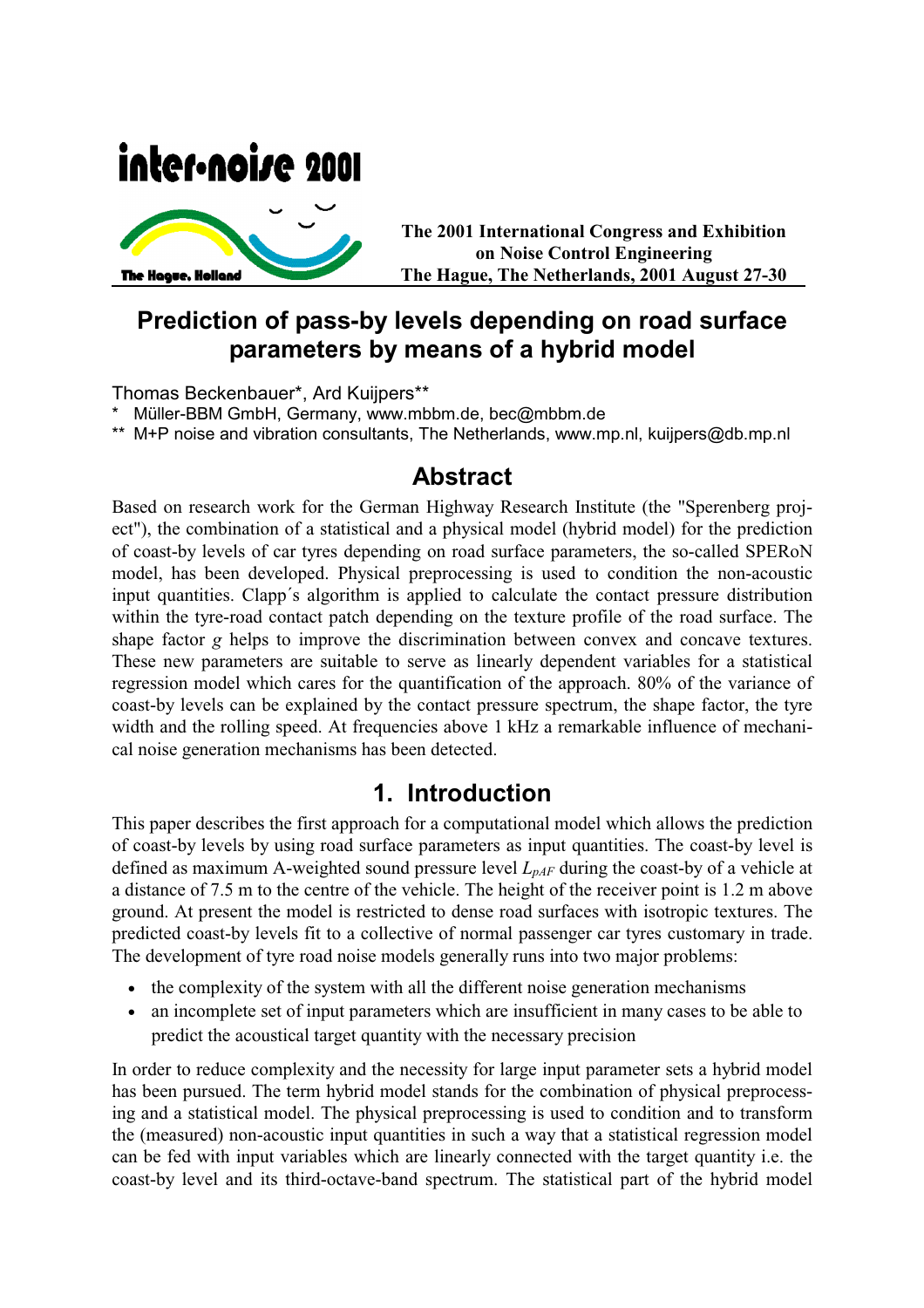cares for suitable quantitative coupling of the input variables and the coast-by level at the output thru adjustment of the regression coefficients.

The contact pressure distribution within the tyre-road contact patch plays an important role [1] [2] [3]. However, there is a non-linear dependence of the contact pressure on the roughness profile of the road surface. For this reason, the direct linear correlation of road texture quantities with the acoustical target quantity is inadequate. Therefore, the only input variable for the statistical model may be the contact pressure distribution or the contact pressure spectrum. In addition to the contact pressure, other non-acoustic variables may be needed to obtain sufficient accuracy of results.

## **2. Description of the model**

#### **2.1 Stepwise modelling**

The statistical model was developed step-by-step. Each step included the addition of one more input variable extending the model by a new physical parameter. With every new set of variables and coefficients, a multivariate regression analysis was carried out. The results had to be evaluated by testing the following requirements:

- the variables are independent, hence generating normally distributed residuals
- with each new variable the coefficient of determination  $r^2$  must get higher, hence improving the variance explained by the model in relation to the total variance
- the influence of the variables on the spectrum of the coast-by level makes sense in physical terms, hence being compatible with findings known from literature.

Finally the statistical model got the following form:

$$
L_{pAF,i} \sim c_{vAF,i} \cdot 10 \lg \left(\frac{v}{v_0}\right) dB + c_{cAF,i} \cdot L_{cF,i} + c_{wAF,i} \cdot w + c_{gAF,i} \cdot L_g \quad (1)
$$

where  $L_{nAFi}$ : A-weighted sound pressure level in the i-th third octave band in dB

 $c_{vAFi}$ : regression coefficient for the speed term

*v* : rolling speed in km/h

*v*<sub>0</sub> : reference rolling speed, here:  $v_0 = 80$  km/h

- *ccAF,i* : regression coefficient for the third-octave-band level of the contact pressure
- $L_{cF,i}$ : level of the frequency transformed contact pressure for the i-th third-octave band in dB
- $c_{wAF,i}$ : regression coefficient for the tyre width
- *w* : tyre width in mm
- $c_{gAFi}$ : regression coefficient for the shape level
- $L<sub>g</sub>$  : shape level in dB

The evaluation of the regression coefficient  $c_{vAF}$  is of major interest. This coefficient can be interpreted as speed exponent and its value characterizes the type of sound source behind the noise generation mechanism which is effective in the frequency range concerned [1].

Figure 1 shows the scheme of this first approach for the hybrid model SPERoN (Statistical Physical Explanation of Rolling Noise). The left side shows the set of (measured) input quantities the model is fed with. At the output of the preprocessing unit there are two quantities which are derived from the input quantities: the shape factor *g* and the contact pressure spectrum  $L_c(f)$ . Both are explained in the following paragraphs. The statistical model has the form specified in equation (1).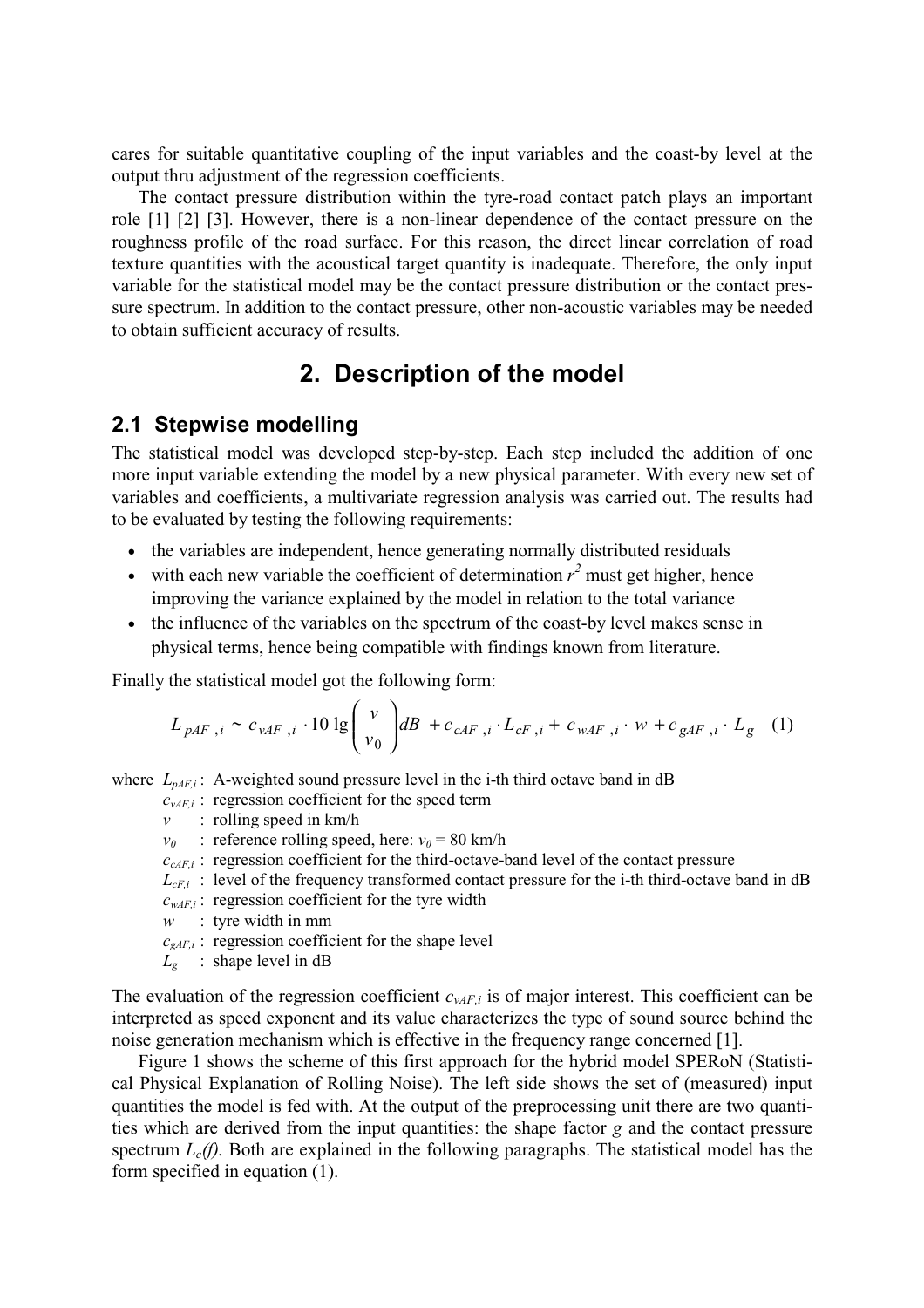

Figure 1: Scheme of the first approach for the hybrid tyre road noise model SPERoN.

## **2.2 Shape factor** *g*

Hamet and Klein [4] correctly concluded that two road surfaces with identical texture amplitude spectra do not necessarily show identical acoustical behaviour. Taking both the amplitude and the phase information of the texture profile into account is likely to be a better solution. However, the shape factor introduced here is another approach. It is derived from the Abbot curve of a profile as shown in figure 2 for both convex and concave shaped textures. The curve indicates the percentage contact length *PCL* within the characteristic profile length of 100 mm depending on penetration. The shape factor *g* corresponds to the *PCL* value at 50% penetration. Convex and concave shapes can be clearly discriminated.



Figure 2: Definition of the shape factor *g*. The straight line on the right represents the Abbot curve which is derived from the roughness profile on the left. The shape factor corresponds to the percentage contact length *PCL* at 50% penetration as indicated  $(R = \hat{R}/2)$ ; a) asphalt with surface dressing , b) hot rolled asphalt.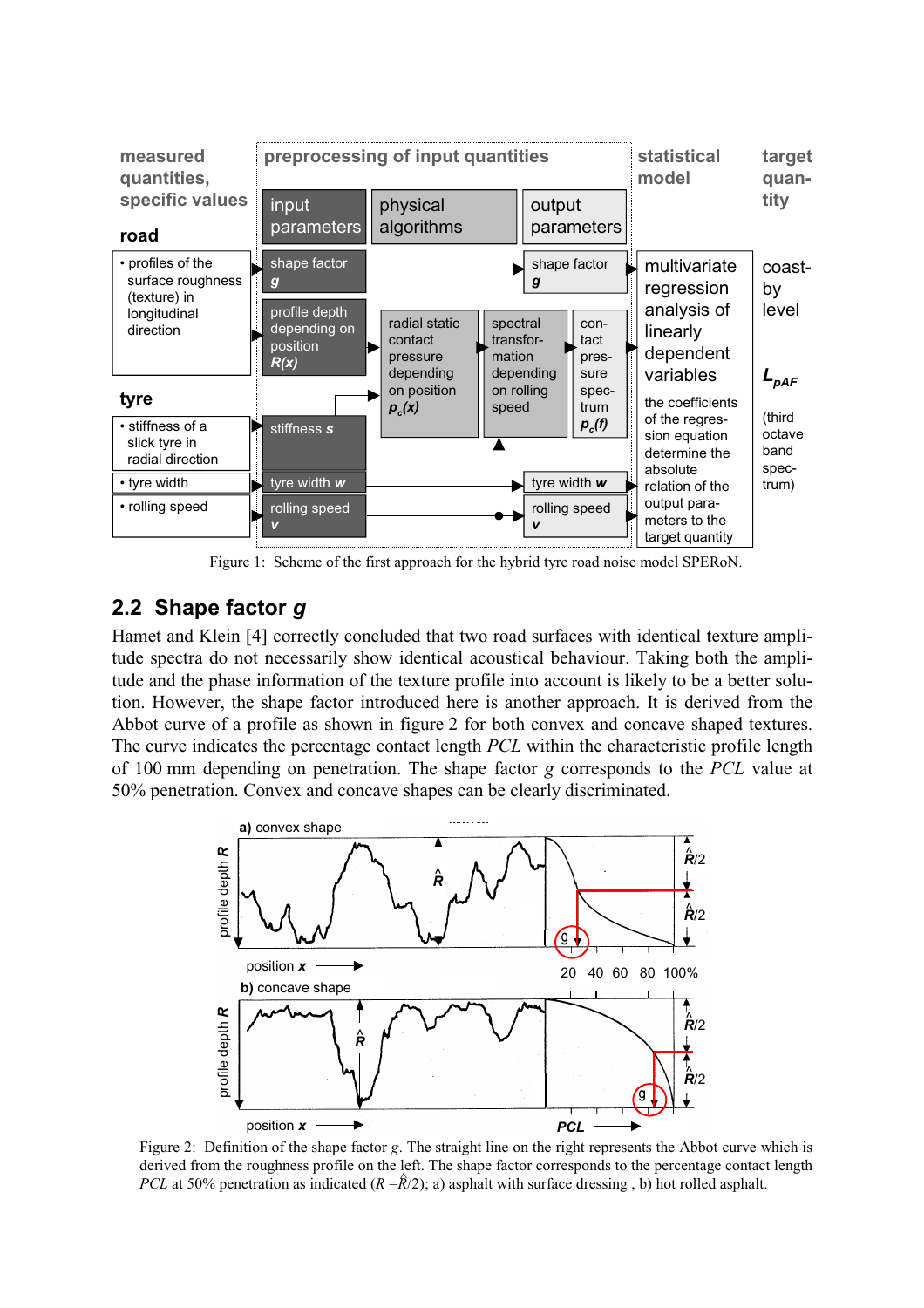In the first case *g* takes values between 20% and 50%, in the second case the value is 60% up to 90%. The shape level  $L_g$  is used as variable for the statistical model:

$$
L_g = 20 \lg (g/1\%) \, dB \tag{2}
$$

#### **2.3 Contact model**

The contact pressure distribution within the tyre-road contact patch is calculated by means of the algorithm by Clapp et al. [5]. The algorithm applies to the static case, assuming a contact patch of 100 mm in length. As input quantities, the non-linear algorithm uses both the road surface profile and an average radial stiffness *s* of the tyre tread. It yields the contact pressure  $p_c(x)$  as a function of the position x in longitudinal direction. The frequencies of the spectral components caused by mechanical noise generation depends on the frequency of treadroad surface contacts per time unit. Therefore, it depends on rolling speed *v*. This is taken into account by using the following position-to-time transformation:

$$
p_c(t) = p_c(x/v) \tag{3}
$$

The Fourier transformation of  $p_c(t)$  yields the spectrum of the contact pressure. The contact pressure level *LcF(f)* is defined as follows:

$$
L_{cF}(f) = 20 \lg \left( \frac{p_c(f)}{p_{c0}} \right) dB \tag{4}
$$

where  $p_{c0} = 10^{-6}$  N/m<sup>2</sup>. Figure 3 shows the contact pressure spectra for two different road surfaces depending on speed. Increasing speed leads to a considerable decrease of spectral energy within the frequency range from 800 Hz to 1250 Hz, especially for the rough surface (b).



Figure 3: Result of the spectral transformation of the contact pressure level  $L_{cF}$  for two different road surfaces at three different rolling speeds *v*; a) stone mastic asphalt 0/8, b) surface dressing 3/5.

#### **3. Input data**

The calculation of the regression coefficients results in quantification of the coast-by levels related to the input quantities. This procedure needs a large and well documented data set which is available in terms of measuring results gained within the scope of the German research project "Influence of the road surface texture on the tyre-road noise" (also known as "Sperenberg project") [6]. The database consists of texture data and coast-by level spectra for 840 different tyre road combinations at rolling speeds from 50 km/h up to 120 km/h, includ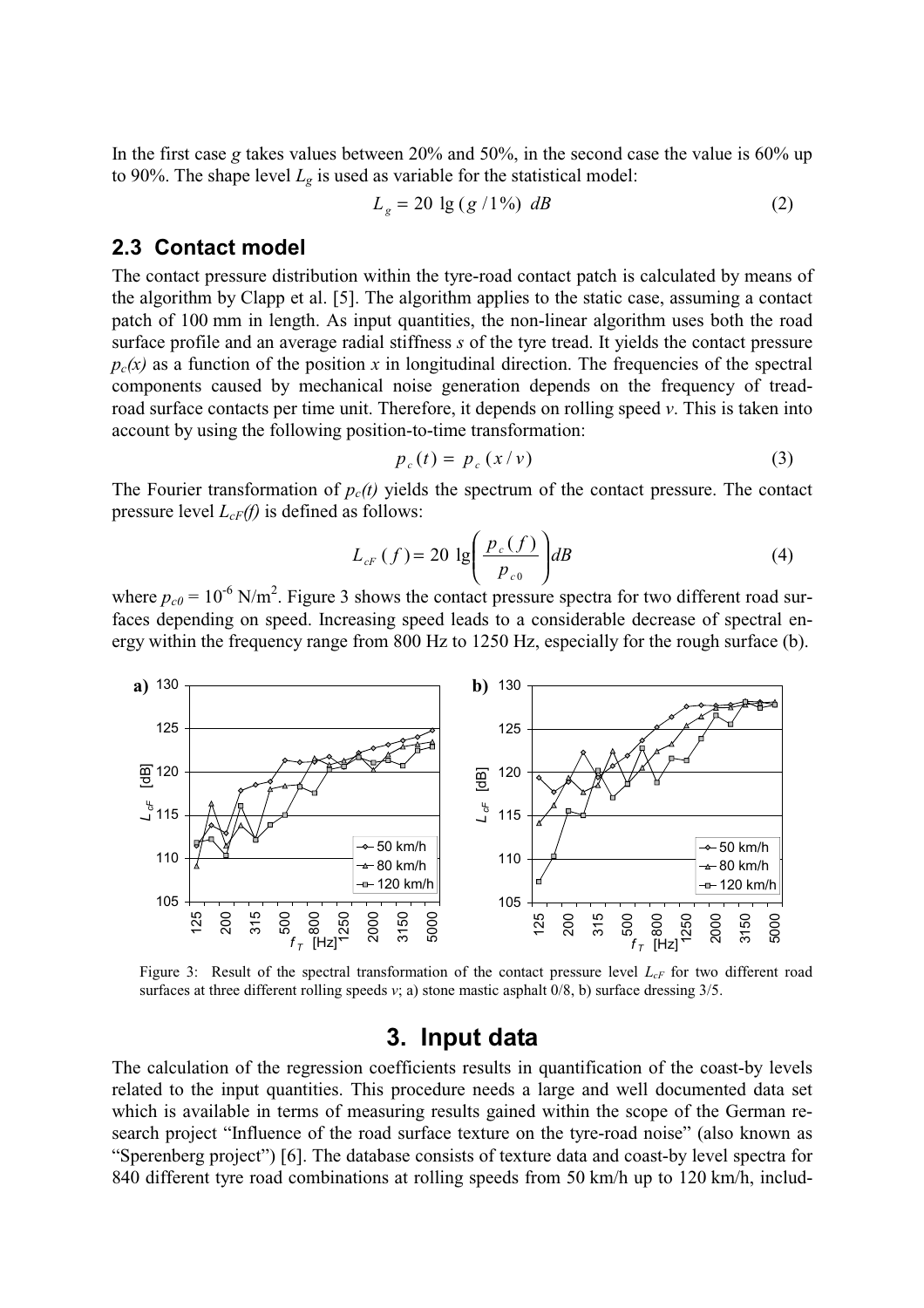ing 21 dense road surfaces, 12 normal, 2 slick and 2 groove passenger car tyres. Due to thoroughly adjusted and controlled boundary conditions the model can be fed with data free from disturbing influences caused by different temperatures, varying tyre inflation pressures etc..

#### **4. Results**

Figure 4 shows the coefficient of determination  $r^2$ , the regression coefficients for the shape level  $c_{gAF}$  and the speed term  $c_{vAF}$  depending on frequency. The results are shown for three different kinds of tyres. Due to  $r^2$  values of approximately 0.9 the reliability of the model for slick tyres is remarkably high. Even normal tyres lead to satisfying values above 0.7. The introduction of shape level  $L_g$  improves the reliability by 4% points comparing the  $r^2$  values for the results with (straigth line) and without the variable  $L_g$  (dashed line in figure 6a). Moreover, the spectrum for the contact pressure coefficient  $c_{cAF}$  does not alter when  $L_g$  is introduced. This indicates that the shape factor is an independent variable and does introduce new information. The shape level influences the coast-by levels in a wide frequency range.

Aerodynamic noise caused by the air pumping effect has long been held responsible for noise generation at high frequencies. The sound sources involved lead to speed exponents of  $\geq$  4.0 [1]. As can be seen in the frequency response of the speed coefficient  $c_{vAF}$ , this is valid only for slick tyres. The coefficients for normal tyres fall distinctly below this value. This implies that mechanical noise generation mechanisms take effect as well. At medium frequencies, the *cvAF* value corresponds to the speed exponent for radial vibrations of the tyre [1].



Figure 4: a) Coefficient of determination  $r^2$ , b) regression coefficient for the shape level  $c_{gAF}$  and c) regression coefficient for the speed term  $c_{v\text{A}F}$  depending on third-octave centre frequency  $f_T$ . Parameter: kind of tyre. The dashed line in a) is valid for the statistical model without the variable  $L_g$  (shape level).

Figure 6 shows the results of a parameter variation carried out by means of the hybrid model. The results are valid for  $g \le 60\%$  and  $v = 80$  km/h. Two parameters are varied:  $\lambda_{max}$  and  $R_{max}$ . Texture spectra of real road surfaces with low *g* values show distinctive spectral maxima. Based on a typical texture spectrum the definition of  $\lambda_{max}$  and  $R_{max}$  is explained in figure 5. Both parameters were varied independently. Shape factor and quality of the spectral envelope remained unchanged. The black rectangle in figure 6 denotes the range of texture parameters which turned out to be optimal for noise reducing road surfaces due to the results of the measurements carried out with 21 dense surfaces of the Sperenberg project [6]. The results of the model show that there must be a lot of textures that might lead to still lower coast-by levels. But this can only be proved if such textures can be effectively laid down.